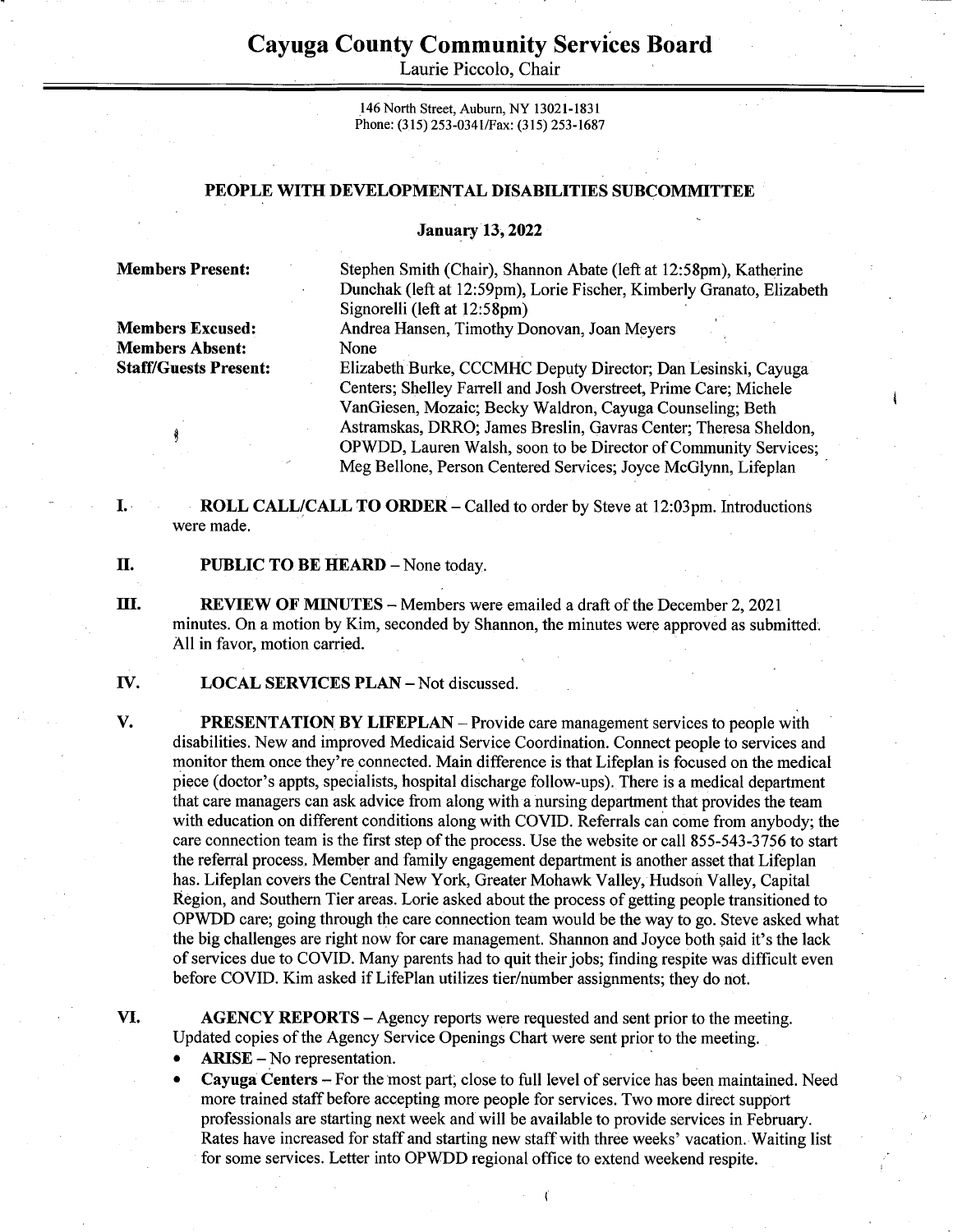- Cayuga Counseling Finished young adult social skills Zoom group in December, very positive reception. Looking forward to another one in March/April. Still doing service access. Working on future training offerings; if you have any suggestions for parent-focused educators who can provide trainings, let Becky know.
- DDRO CSIDD (Crisis Services for Individuals with Developmental Disabilities) will be starting in the region; provider named YAI will have two hubs in region and a resource center. At the resource center, there will be two crisis respite beds and two planned respite beds for people in the CSIDD program. Hopefully these services will start in the next few months. Funding available for enhancing staffing, recruitment, and retention efforts. Agencies can still apply for this funding with attestation forms.
- Gavras Center —Early intervention program up and running with the help of Lorie Fischer. Great reviews from families. Daycare program has 37 families on a waitlist. Hired new childcare coordinator to help with backlog and potentially open up some new classrooms. Meeting with Playspace took place, looking at space tomorrow. Looking at co-locating with Placespace for the early intervention program, which will hopefully free up space for daycare or preschool. Opening new UPK class this month. If anyone knows any retired special education teachers, please reach out to James. Housing projéct moving along, applied for another capital grant (housing homeless assistance program grant), E-SHY grant extended another six months so that process can be completed. Eviction help: must be referred through. Cayuga County DSS Eligibility Unit (315-253-1294), which can get people into the Homeless Prevention Program. Going to have the opportunity to speak with the new OPWDD acting commissioner, Carrie Newfield, about housing project and future of Cranbrook building.
- Mozaic Supervised apartment openings; reach out to central intake or directly to Michele. DayHab without walls was primarily seniors; opening it up to adults of any age. Looking to serve seniors at a site-based program in the future. Primo program: partnering with Carter's Outlet  $-400$  items to donate, looking to work with not for profits  $(3 \text{ months to } 14, \text{ male and})$ female clothing) — looking to connect with families who need clothing for their children. Please reach out if you know families/agencies who could benefit.
- Onondaga Community Living No representation.
- Unity House No representation.
- VII. DIRECTOR'S REPORT On a motion by Shannon, seconded by Elizabeth, director's report was tabled for this month; motion carried.
- VIII. INTRODUCTIONS AND Q&A WITH LAUREN WALSH AND ELIZABETH BURKE — Lauren will be the new Director of Community Services as of January 28, 2022. She shared that she's been at CCCMHC for nine years as a therapist. She's worked at a lot of different places in the community: mobile.crisis, school districts, and DSS, as well as being the liaison between the two DSS and Mental Health departments. Lot of different relationships with people in the community and she hopes to gain that with this subcommittee and learn more about the systems and services in place. She looks forward to the job and she loves the community outreach and discovering what we can do to provide services to the people who need them. Elizabeth has been at the county for 12-13 years; was hired as first compliance officer. As the years have gone by, she's taken more of a role in managing the clinic. Participated in a team of people who created a strong children's system of care in the county as part of the LGU. Prior to working at the county, she worked at Cayuga Home for Children (now Cayuga Centers) for twenty years as a group care worker, therapist, supervisor, and program director of home-based programs. Has worked very. closely with DSS and knows a lot of people in the community. Excited to learn more about PWDD services.

Steve praised the committee and their commitment to advocating for the wellbeing of people with developmental disabilities. Steve asked the committee to share issues they feel the PWDD community is facing. Kim shared that in talking with fellow parents to those with disabilities, COVID has caused behavioral issues that were not present before (due to disruption of programs/routines). Shannon agreed with that and added anxiety and depression increasing. Michele shared that Mozaic does provide psychiatric services and therapy through an article 16 clinic. Kate brought up staffing shortages and evictions. Shannon spoke about